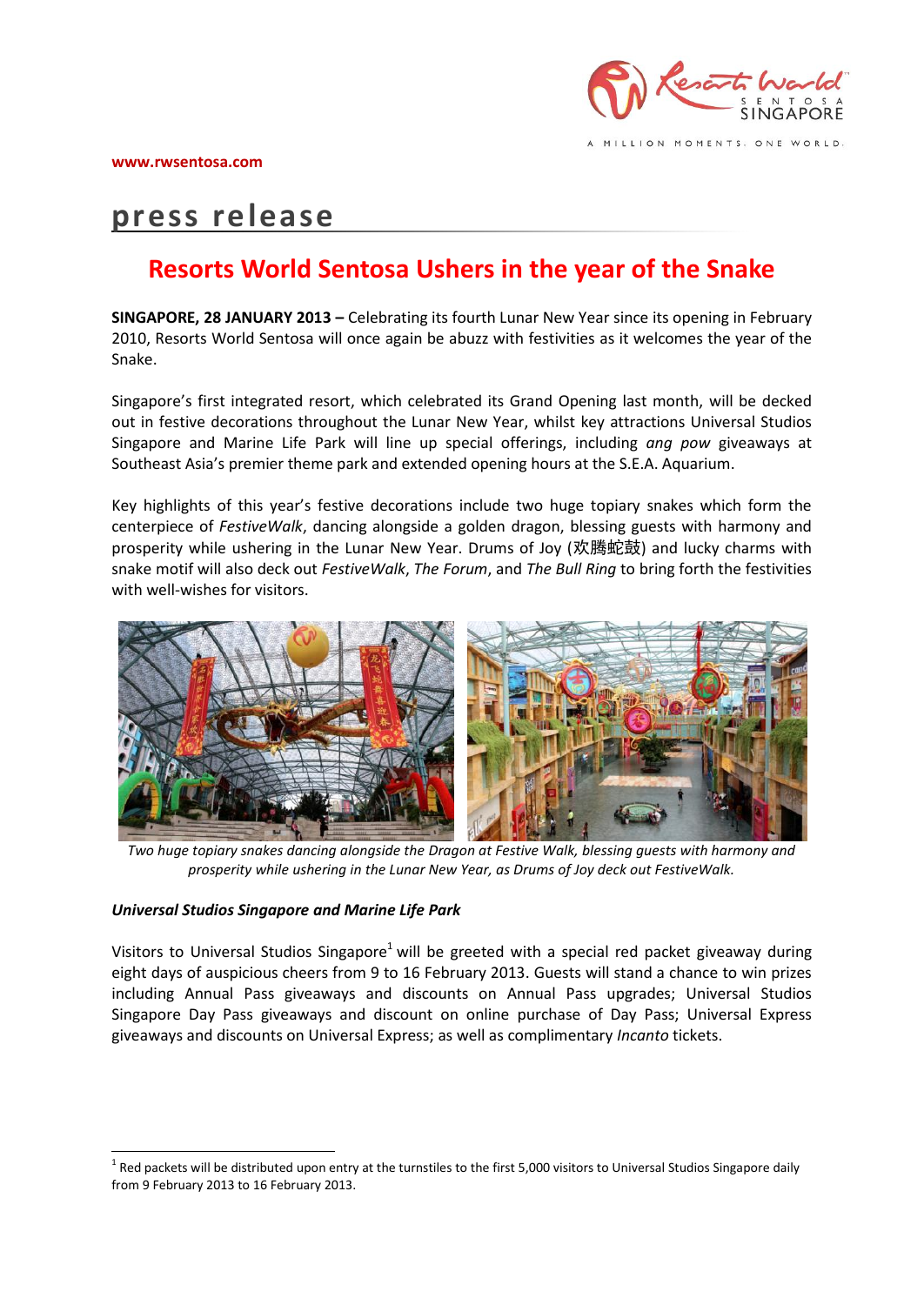

*Woody and Winnie Woodpeckers don festive colours this Lunar New Year at Universal Studios Singapore, with special red packet giveaways for guests*

For the very first time, selected characters at the theme park – Woody, Winnie and Elmo – will also don customised Chinese New Year costumes, greeting park guests with well wishes. Guests can also look forward to the *Hollywood Dreams Parade* every weekend. The park will extend its opening hours to 10.00am to 8.00pm every Saturday, starting from 9 February 2013, allowing guests to end their day in splendour with *Lake Hollywood Spectacular*, a pyrotechnic display held on every Saturday at 7.30pm.

The Marine Life Park will extend the opening hours of its S.E.A. Aquarium. The world's largest aquarium will open from 10.00am to 8.00pm daily<sup>2</sup>, starting from 9 February 2013 (Lunar New Year's Eve) to 24 February 2013 (15<sup>th</sup> day of the Lunar New Year), to cater to an expected increase in visitors. The operating hours of the Adventure Cove Waterpark remain unchanged.

#### *Lunar New Year F&B Delights*

<u>.</u>

Lunar New Year will never be complete without festive delights. To herald the festivities, guests can look forward to delectable reunion dining options<sup>3</sup> for the entire family. For the first time, Forest 森, helmed by celebrity Chef Sam Leong, will offer two special reunion set dinners and a seven-course Reunion Deluxe Tasting Menu serving Chinese cuisine infused with Thai elements.

Satisfying differing taste palates, guests will also be spoilt for choice with a gamut of the most extravagant Cantonese cuisine and festive goodies at Feng Shui Inn in Crockfords Tower as well as two Lunar New Year menus at Hollywood China Bistro in Universal Studios Singapore, on top of the extensive dinner buffet at Starz Restaurant in Hard Rock Hotel, Singapore.

 $2$ Except for 21 February 2013 (Thursday), the opening hours remain as 10.00am – 7.00pm due to a private event.

 $3$  Refer to Annex A for more details on the Lunar New Year dining delights at Resorts World Sentosa.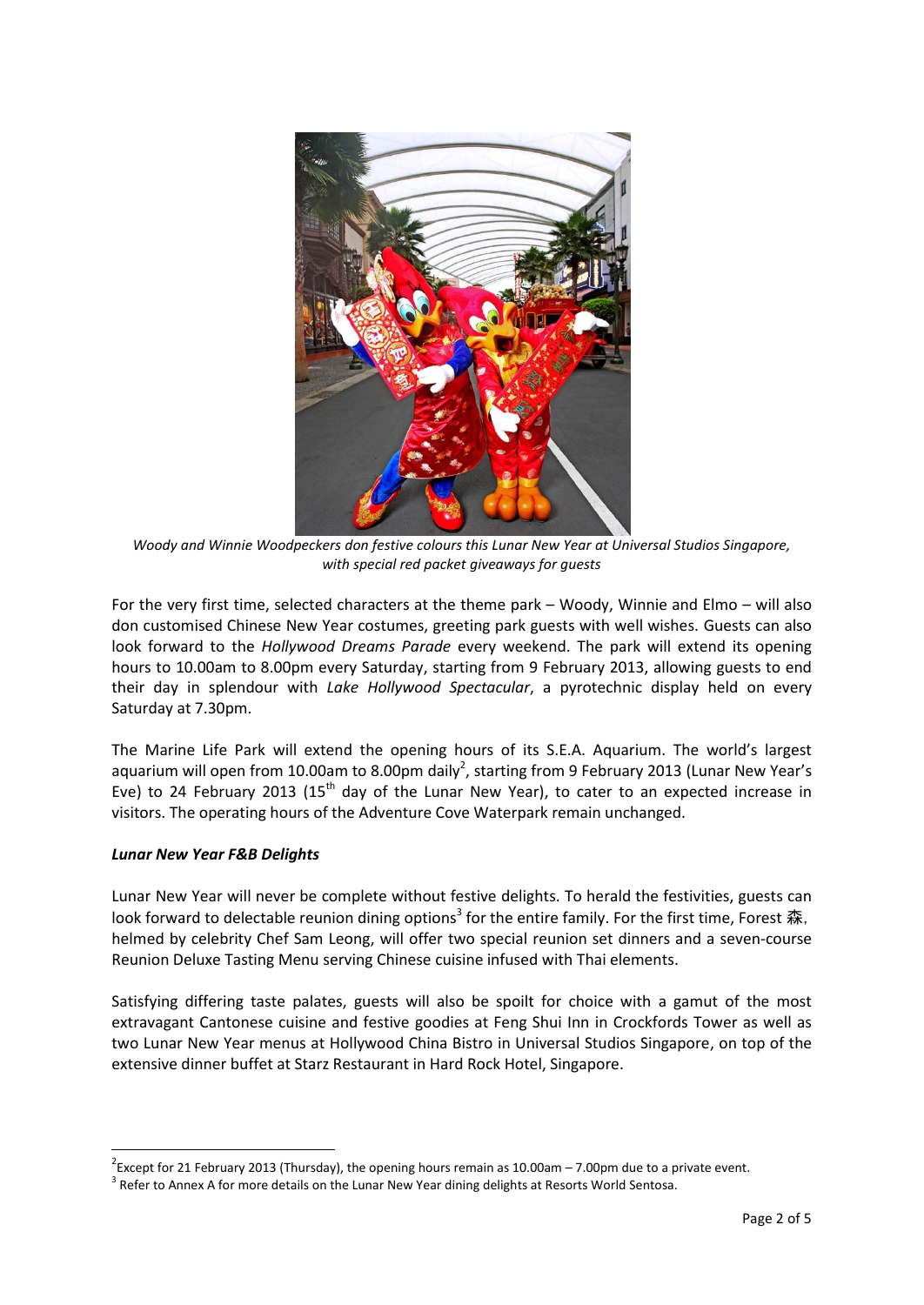The traditional dish of abundance – 'Lo Hei' (捞起/鱼生) – will feature prominently on the festive menu too. Chefs at Feng Shui Inn have created the Flambé Salmon 'Lo Hei' – a medley of refreshing flavours and colours combined with thinly sliced fresh salmon infused with Chinese wine, presented in a colourful orangey burst of flames. For those yearning for something lighter, they can also opt for a new unique vegetarian creation filled with healthy greens and fresh fruits such as dragon fruits, kiwis and strawberries — Vegetarian 'Lo Hei'.



*Flambé Salmon 'Lo Hei'* 火焰七彩鱼生捞起 *presented by Feng Shui Inn*

#### *Transportation*

Special arrangements have also been made for public transportation at the Resort during the festive period. RWS 8 will extend its service from 11.45pm to 2am (outbound to Vivo City only) on Lunar New Year's Eve (9 February 2013). During the first three days of Lunar New Year (10 to 12 February 2013), the frequency of RWS 8 will also be ramped up to four-five minutes interval between 11am and 11.45pm.

Guests may refer to our website, [www.rwsentosa.com](http://www.rwsentosa.com/), or call our hotline +65 6577 8888 for more information or to make reservations.

#### - End -

#### **ABOUT RESORTS WORLD SENTOSA**

Resorts World Sentosa (RWS), Singapore's first integrated resort is located on the resort island of Sentosa. Spanning 49 hectares, the resort opened in January 2010 and welcomed over 30 million visitors in its first two years of opening. RWS is home to the region's first-and-only Universal Studios theme park, the world's largest oceanarium – Marine Life Park, the Maritime Experiential Museum, a casino, luxurious accommodation in six unique hotels, the Resorts World Convention Centre, celebrity chef restaurants, a world-class spa as well as specialty retail outlets. The resort also offers entertainment including a resident magical spectacular – *Incanto*, and public attractions such as the Crane Dance and the Lake of Dreams. Resorts World Sentosa is wholly owned by Genting Singapore, a company of the Genting Group.

For more information, please visit [www.rwsentosa.com.](http://www.rwsentosa.com/)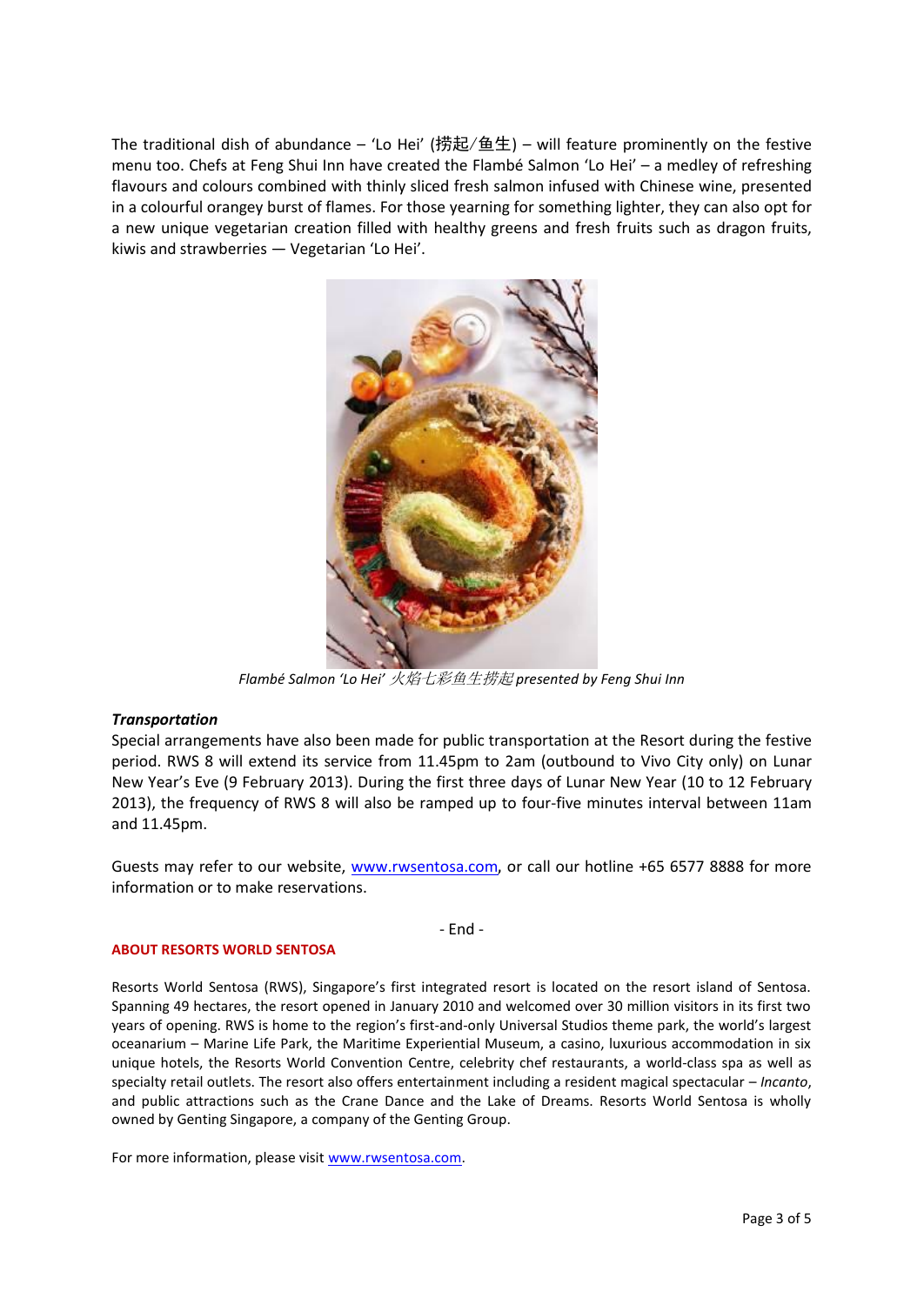#### **ABOUT UNIVERSAL PARKS & RESORTS**

Universal Parks & Resorts (UPR), a unit of Comcast Corporation's NBCUniversal, with three-time Academy Award winner Steven Spielberg as creative consultant, oversees theme parks known for some of the most thrilling and technologically advanced "ride-the-movies" motion picture and television show-based attractions in the world. In addition, NBCUniversal owns and operates a valuable portfolio of news, sports and entertainment networks; Universal Studios, a premier motion picture company; significant television production operations; and a leading television stations group. NBCUniversal is 51%-owned by Comcast, with 49% owned by General Electric.

#### **MEDIA CONTACTS**

**Resorts World Sentosa** Faith Yu / Clement Ng Tel: +65 6577 9754 / +65 6577 9761 [faith.yu@rwsentosa.com](mailto:faith.yu@rwsentosa.com) / [clement.xjng@rwsentosa.com](mailto:clement.xjng@rwsentosa.com)

**Weber Shandwick Singapore (for Resorts World Sentosa)**  Danny Cham / Matt De Bakker Tel: +65 6825 8044 / +65 6825 8206 [dcham@webershandwick.com](mailto:dcham@webershandwick.com) / mdebakker@webershandwick.com

#### **NOTES TO EDITORS**

1. High resolution photos can be downloaded from link: [ftp://wswresorts:wswresorts@omaedcftp001.interpublic.com](ftp://wswresorts:wswresorts@omaedcftp001.interpublic.com/)  *Username: wswresorts; Password: wswresorts* 

2. All photos are to be attributed to: *Resorts World Sentosa elements and all related indicia TM & © 2013 Resorts World at Sentosa Pte. Ltd. All Rights Reserved. Universal Studios Singapore ® & © Universal Studios. All Rights Reserved.*